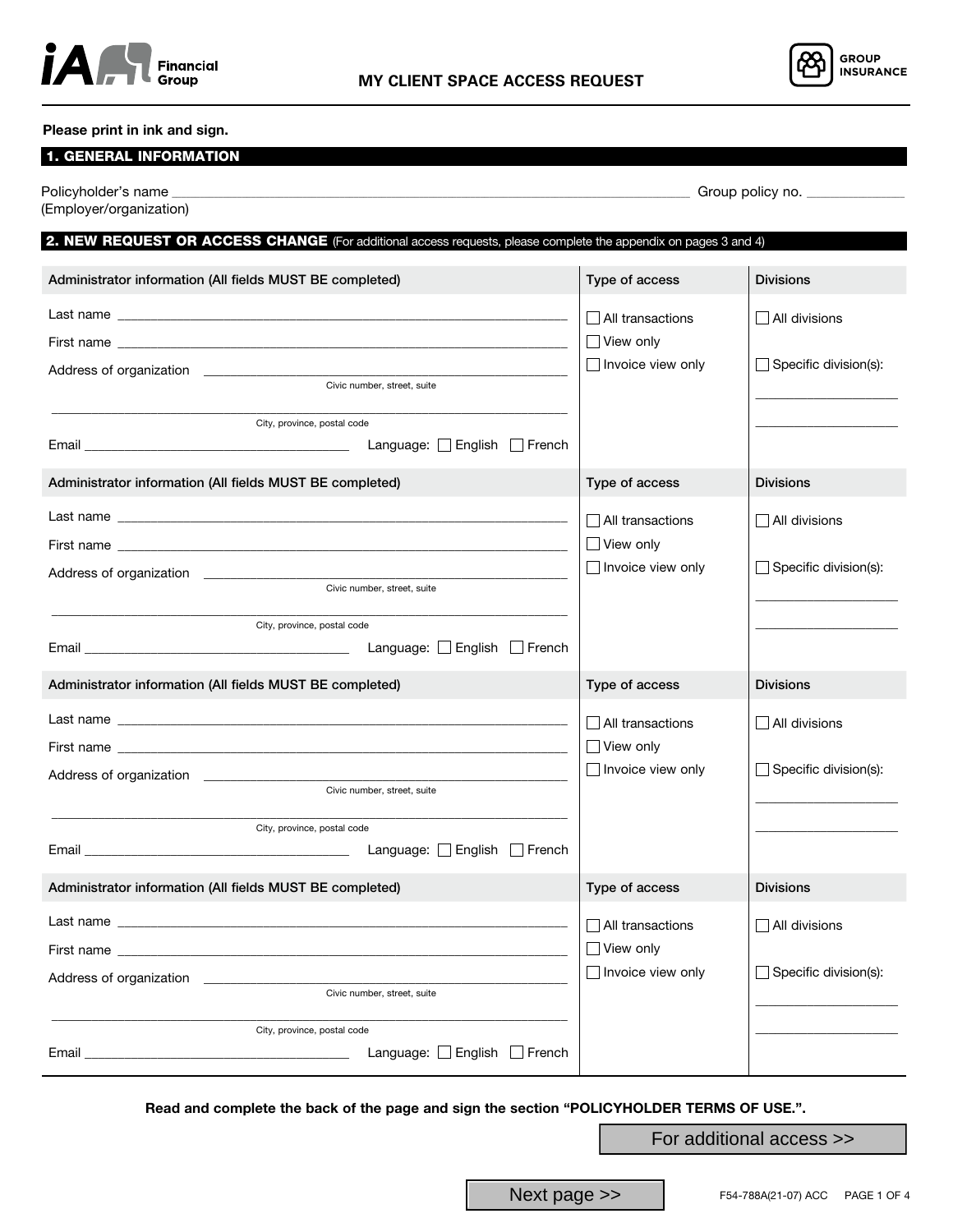| <b>U. AUULUU UARULLLATIUR</b>                           |            |                       |
|---------------------------------------------------------|------------|-----------------------|
|                                                         |            |                       |
| Name of administrator(s) whose access must be cancelled |            | <b>Effective date</b> |
|                                                         |            |                       |
| Last name                                               | First name | M<br>D                |
|                                                         |            |                       |
|                                                         |            | v<br>M<br>D           |
| Last name                                               | First name |                       |
|                                                         |            |                       |
|                                                         |            | M<br>D                |
| Last name                                               | First name |                       |
|                                                         |            |                       |

### 4. ADMINISTRATOR TERMS OF USE

3. ACCESS CANCELLATION

The administrator AGREES to use My Client Space strictly for the plan administration of his/her division or group and according to the type of access authorized by his/her policyholder.

The administrator UNDERSTANDS that the use of his/her access code and password are equivalent to his/her signature and that he/she is responsible for ensuring that this information remains confidential at all times.

The administrator AGREES to maintain and protect the privacy and confidentiality of the personal information of plan members found in My Client Space, in accordance with provincial and federal laws and regulations.

If the administrator performs transactions via My Client Space, he/she AGREES to administer the plan in accordance with the terms and conditions of the Group Policy.

The administrator UNDERSTANDS that his/her access to My Client Space can be revoked at any time without notice.

#### 5. POLICYHOLDER TERMS OF USE

As authorized signatory, I hereby **AUTHORIZE** the administrator(s) named in section 2. New Request or Access Change and, if applicable, in Appendix - Additional Access Requests, on page 3 and 4, to have access to My Client Space for administration purposes only and according to the type of access authorized.

I ACCEPT all responsibility in the event that the information contained in My Client Space is misused as a result of the accesses authorized herein.

I CONFIRM that the administrator(s) has (have) read and accepted the Administrator Terms of Use above.

I ACKNOWLEDGE and AGREE that My Client Space is the sole and exclusive property of Industrial Alliance Insurance and Financial Services Inc. (the Company) and shall not be copied, downloaded or retransmitted for any use other than that specified by the Company or to any party without the prior written consent of the Company.

I AGREE to cancel the My Client Space access rights of administrators that leave the organization.

I UNDERSTAND that the Company may revoke the My Client Space access of any administrator at any time.

I AGREE that a photocopy of my signature below shall be as valid as the original.

| Last name | First name   |              |        |
|-----------|--------------|--------------|--------|
|           | Please print | Please print |        |
| Signature |              | Date         | M<br>D |
| Phone     | Email        |              |        |

#### WHERE SHOULD THE COMPLETED FORM BE SUBMITTED?

Email: groupinsurance@ia.ca Fax: 1-877-392-6487 Mail: Quebec

PO Box 790, Station B Montreal, Quebec H3B 3K6 All other provinces 522 University Avenue, Suite 400 Toronto, Ontario M5G 1Y7

Validate and Print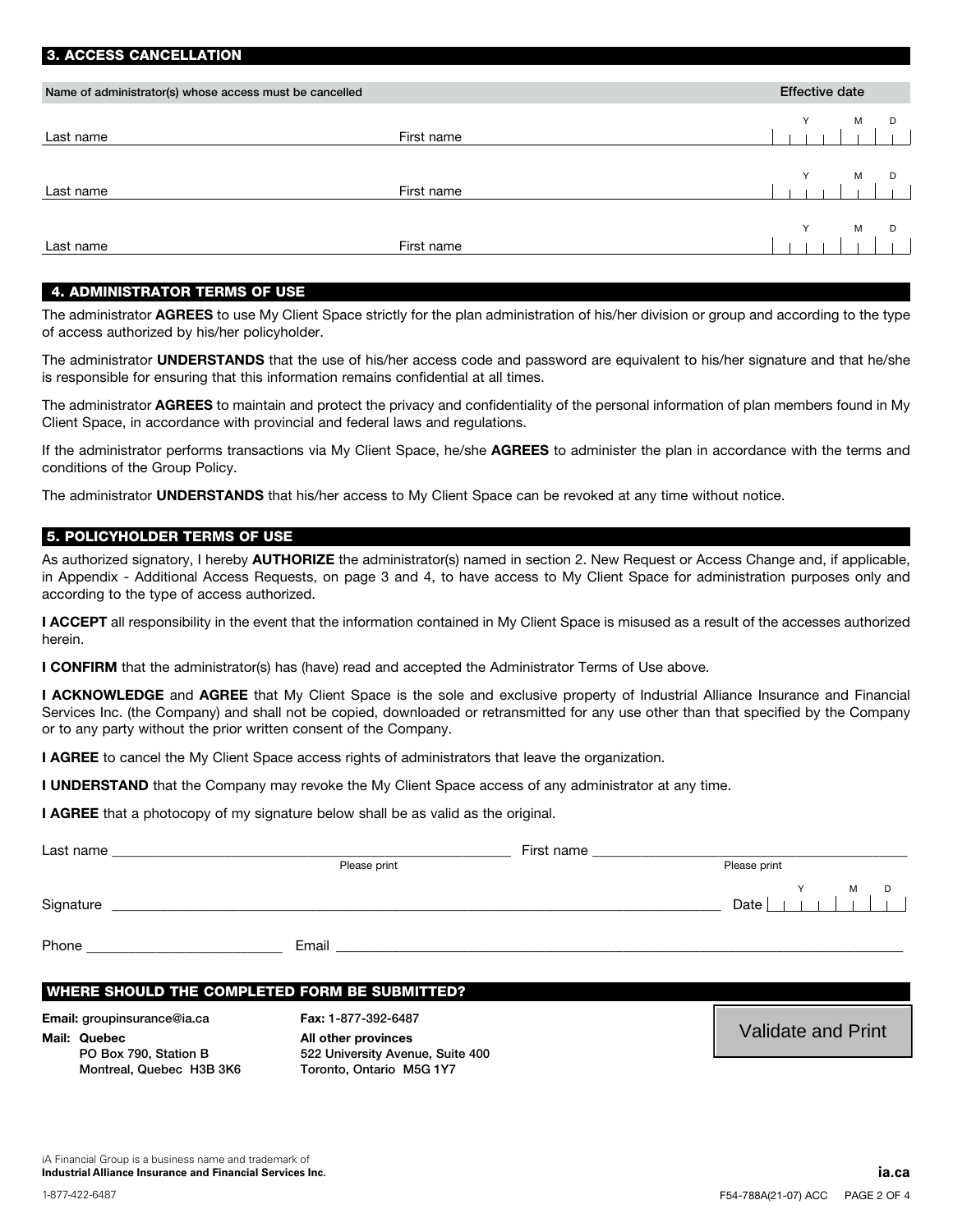## APPENDIX - ADDITIONAL ACCESS REQUESTS

| Administrator information (All fields MUST BE completed)                                                                                                                                                                                                                                                                                                                                                                                                        | Type of access                               | <b>Divisions</b>             |
|-----------------------------------------------------------------------------------------------------------------------------------------------------------------------------------------------------------------------------------------------------------------------------------------------------------------------------------------------------------------------------------------------------------------------------------------------------------------|----------------------------------------------|------------------------------|
|                                                                                                                                                                                                                                                                                                                                                                                                                                                                 | All transactions<br>$\Box$ View only         | $\Box$ All divisions         |
| Civic number, street, suite<br>City, province, postal code                                                                                                                                                                                                                                                                                                                                                                                                      | $\Box$ Invoice view only                     | $\Box$ Specific division(s): |
| Email Emerican Emerican Emerican Emerican Language: English French                                                                                                                                                                                                                                                                                                                                                                                              |                                              |                              |
| Administrator information (All fields MUST BE completed)                                                                                                                                                                                                                                                                                                                                                                                                        | Type of access                               | <b>Divisions</b>             |
|                                                                                                                                                                                                                                                                                                                                                                                                                                                                 | All transactions                             | $\Box$ All divisions         |
|                                                                                                                                                                                                                                                                                                                                                                                                                                                                 | $\Box$ View only<br>$\Box$ Invoice view only | $\Box$ Specific division(s): |
| Address of organization experience and a series of organization of the series of organization of the series of<br>Civic number, street, suite                                                                                                                                                                                                                                                                                                                   |                                              |                              |
| City, province, postal code                                                                                                                                                                                                                                                                                                                                                                                                                                     |                                              |                              |
| Administrator information (All fields MUST BE completed)                                                                                                                                                                                                                                                                                                                                                                                                        | Type of access                               | <b>Divisions</b>             |
|                                                                                                                                                                                                                                                                                                                                                                                                                                                                 | $\Box$ All transactions                      | $\Box$ All divisions         |
|                                                                                                                                                                                                                                                                                                                                                                                                                                                                 | $\Box$ View only                             |                              |
| Civic number, street, suite                                                                                                                                                                                                                                                                                                                                                                                                                                     | $\Box$ Invoice view only                     | $\Box$ Specific division(s): |
| City, province, postal code                                                                                                                                                                                                                                                                                                                                                                                                                                     |                                              |                              |
| Administrator information (All fields MUST BE completed)                                                                                                                                                                                                                                                                                                                                                                                                        | Type of access                               | <b>Divisions</b>             |
|                                                                                                                                                                                                                                                                                                                                                                                                                                                                 | $\Box$ All transactions                      | $\Box$ All divisions         |
| First name                                                                                                                                                                                                                                                                                                                                                                                                                                                      | $\Box$ View only                             |                              |
| Address of organization<br>Civic number, street, suite                                                                                                                                                                                                                                                                                                                                                                                                          | $\Box$ Invoice view only                     | $\Box$ Specific division(s): |
| City, province, postal code                                                                                                                                                                                                                                                                                                                                                                                                                                     |                                              |                              |
| Language: <b>Figure</b> French<br>Email <b>Explorer Section Contract Contract Contract Contract Contract Contract Contract Contract Contract Contract Contract Contract Contract Contract Contract Contract Contract Contract Contract Contract Contract Contract </b>                                                                                                                                                                                          |                                              |                              |
| Administrator information (All fields MUST BE completed)                                                                                                                                                                                                                                                                                                                                                                                                        | Type of access                               | <b>Divisions</b>             |
| Last name with a state of the contract of the contract of the contract of the contract of the contract of the contract of the contract of the contract of the contract of the contract of the contract of the contract of the<br>First name was a state of the control of the control of the control of the control of the control of the control of the control of the control of the control of the control of the control of the control of the control of t | $\Box$ All transactions<br>$\Box$ View only  | $\Box$ All divisions         |
| Civic number, street, suite                                                                                                                                                                                                                                                                                                                                                                                                                                     | $\Box$ Invoice view only                     | $\Box$ Specific division(s): |
| City, province, postal code<br>Language: Senglish Servench<br>Email <b>Email Email Email Account Account Account Account Account Account Account Account Account Account Account Account Account Account Account Account Account Account Account Account Account Account Account Account A</b>                                                                                                                                                                  |                                              |                              |